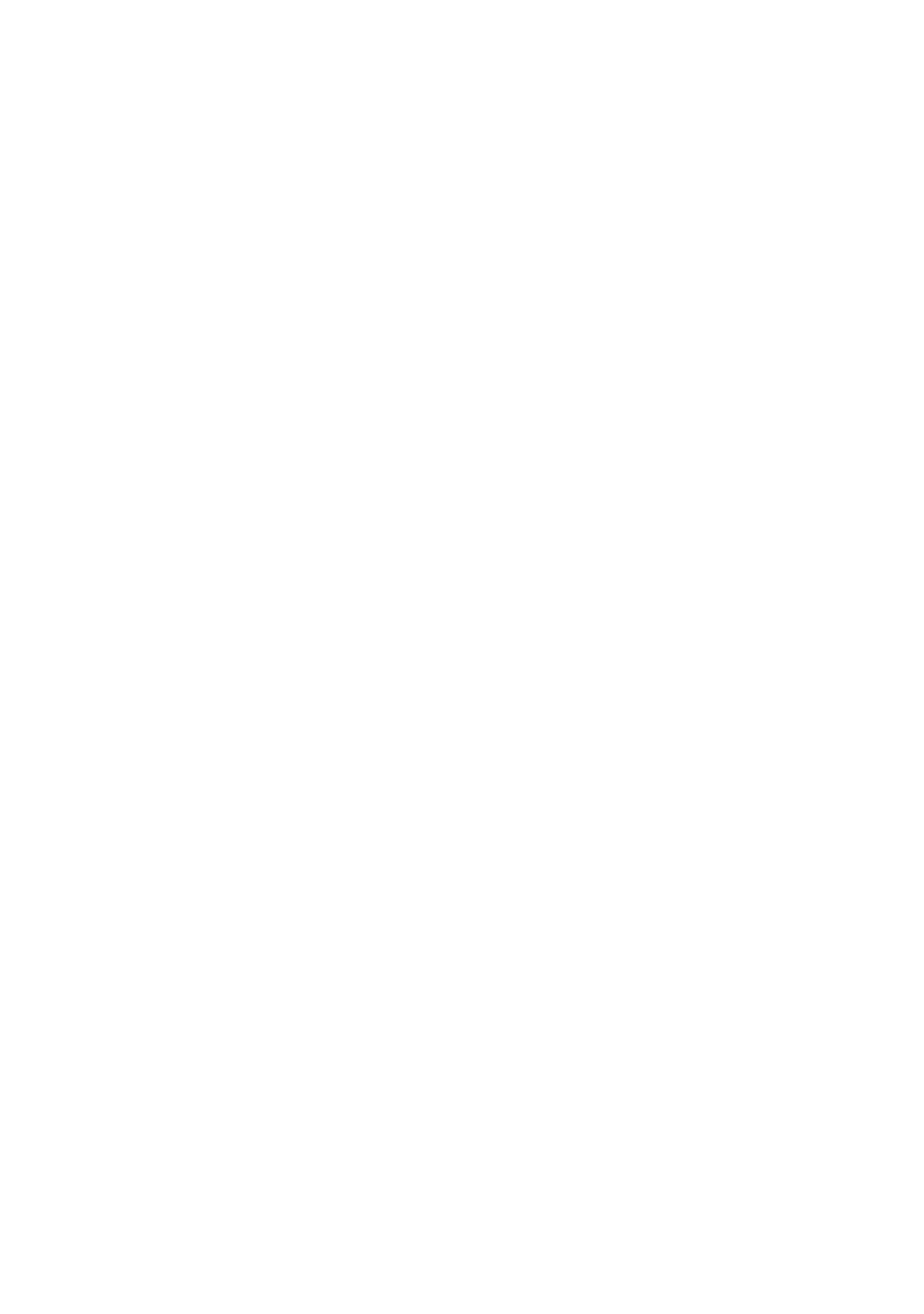The South African Mountaineering Development and Training Programme (MDT), was established to develop and maintain nationally recognised standards for the many clubs, organisations and individuals active in mountain related activities.

The programme, controlled by the South African Mountaineering Development and Training Trust, a legally constituted body registered with the master of the Supreme Court, co-ordinates and administers the functioning of the national Mountain Training Scheme (MTS).

Introduced in 1996, the MTS comprises of eight partially independent schemes, each integrating practical, theoretical and experiential components through a process of training and assessment. From the Basic Mountain Walking Leader Scheme to the Mountaineering Instructor Scheme, each is primarily concerned with good practice, leading to the safe enjoyment of the activity.

Training and assessment courses are run by individuals approved and accredited by the trust.

Since its introduction, the programme has gained the support of the many professional, semi-professional and voluntary guides, leaders and instructors active in South Africa's mountains.

An overview of the Mountain Training Scheme is provided on the next page.

Information on the components of the MDT programme, how to register, or where to go for training and assessment courses can be obtained from:

> Administration **MDT** PO Box 662 **Gillitts** 3603 South Africa

Email: admin@mdt.za.org Website: www.mdt.za.org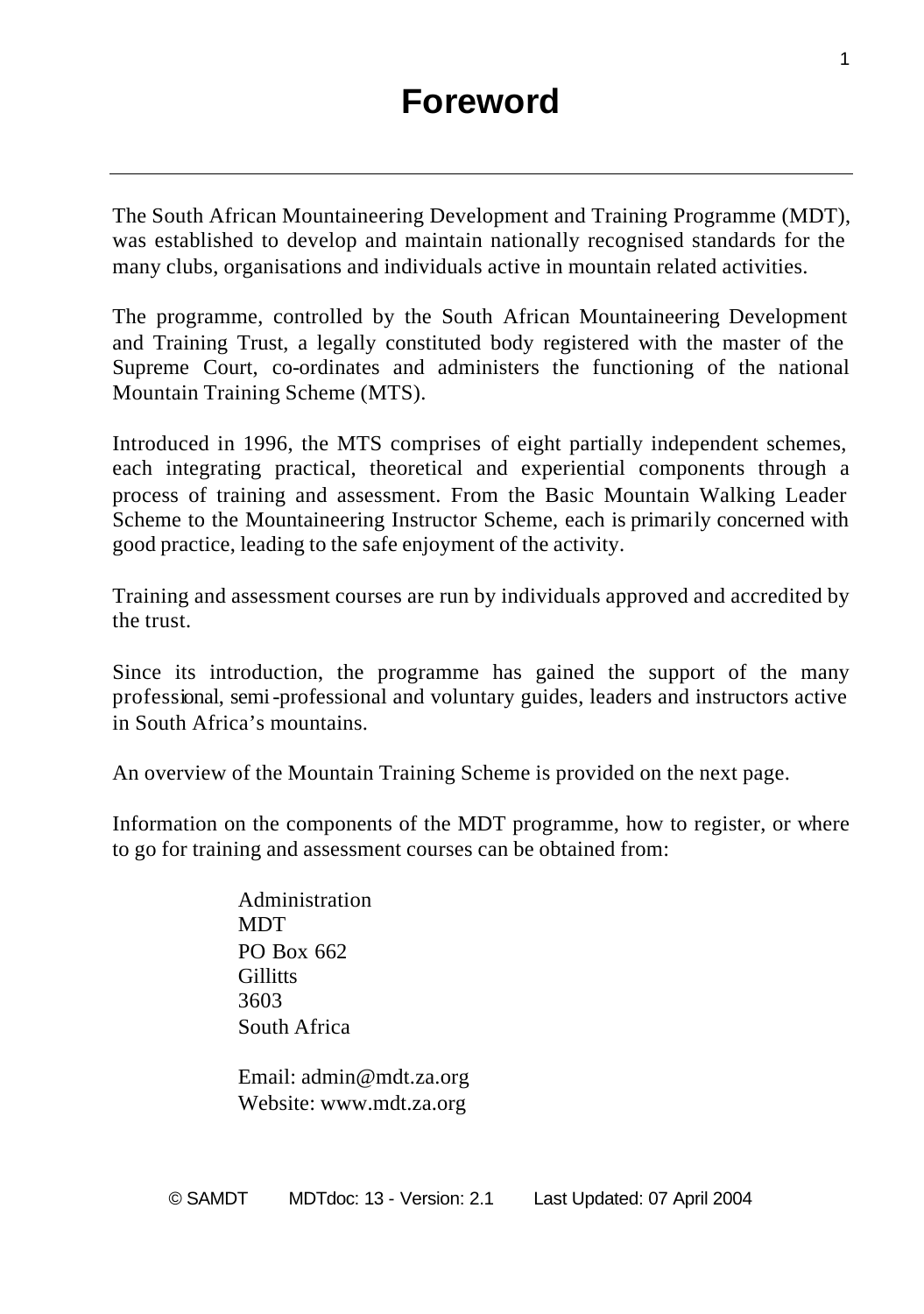## **The Mountain Training Scheme**

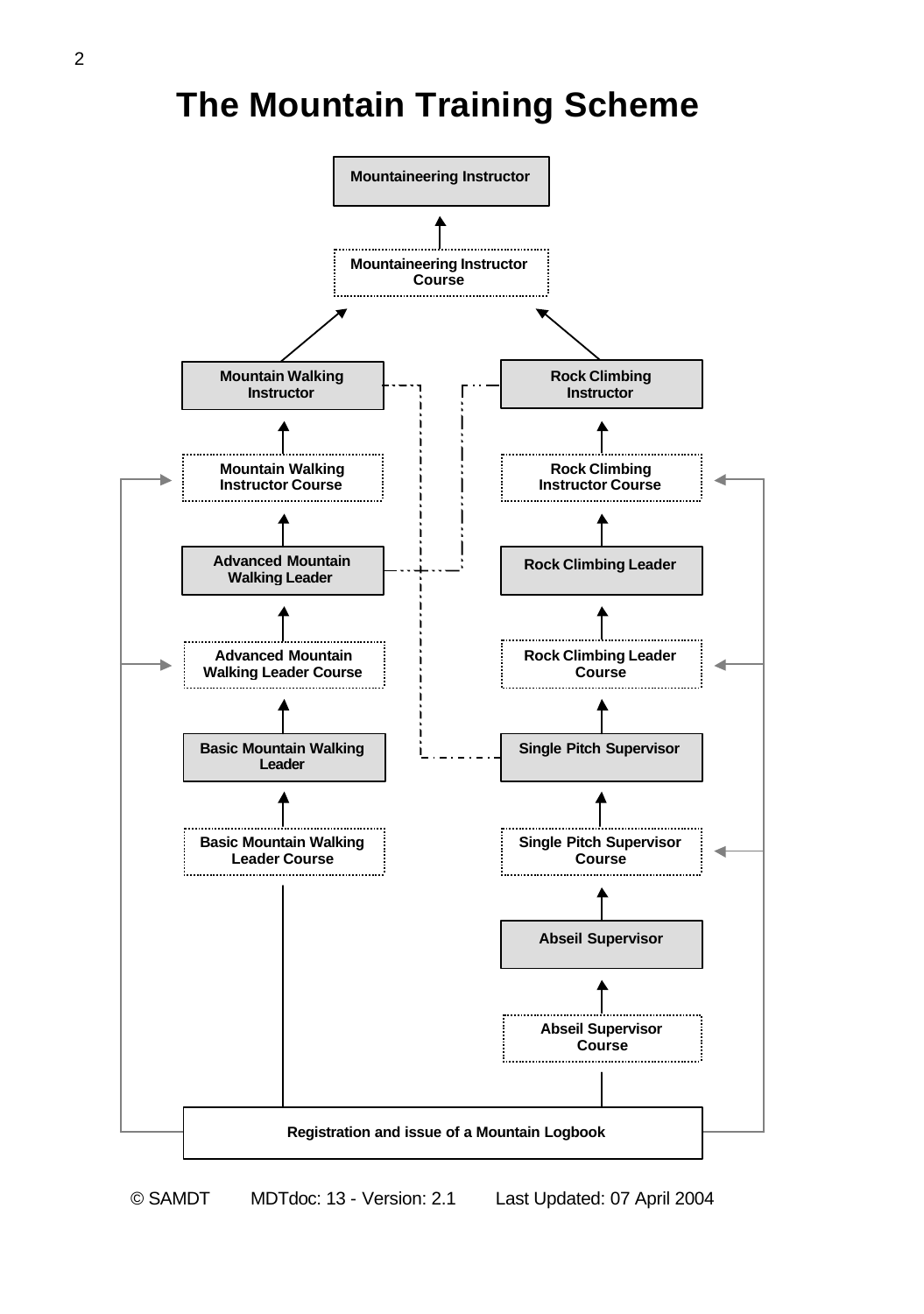## **Single Pitch Supervisor Scheme Prospectus**

| <b>Introduction</b> | The Single Pitch Supervisor Scheme (SPS) provides<br>training and assessment for those who supervise single<br>pitch rock climbing. It is suitable for individuals working in<br>a professional, semi-professional or voluntary capacity.                                                                                                                                                                            |
|---------------------|----------------------------------------------------------------------------------------------------------------------------------------------------------------------------------------------------------------------------------------------------------------------------------------------------------------------------------------------------------------------------------------------------------------------|
| <b>Scope</b>        | The scheme has been designed for those who are in a<br>position of responsibility. It is primarily concerned with<br>good practice leading to the safe enjoyment of the activity.<br>The scheme does not cover:                                                                                                                                                                                                      |
|                     | the skills needed to approach and retreat from mountain<br>٠<br>crags;<br>multi-pitch rock climbing and it's supervision;<br>access to any location where escape is not easily<br>possible from the top and the bottom of a climb.<br>Completion of a training course alone, without taking an<br>assessment course, is not a qualification in itself, although it<br>may be of considerable benefit to the trainee. |
| <b>Stages</b>       | The scheme comprises of:<br>1. registration and the issue of a log book;<br>a two day training course;<br>2.<br>3. further experience gained during a consolidation period;<br>4. a two day assessment course;<br>5. continuing experience entered in a logbook.                                                                                                                                                     |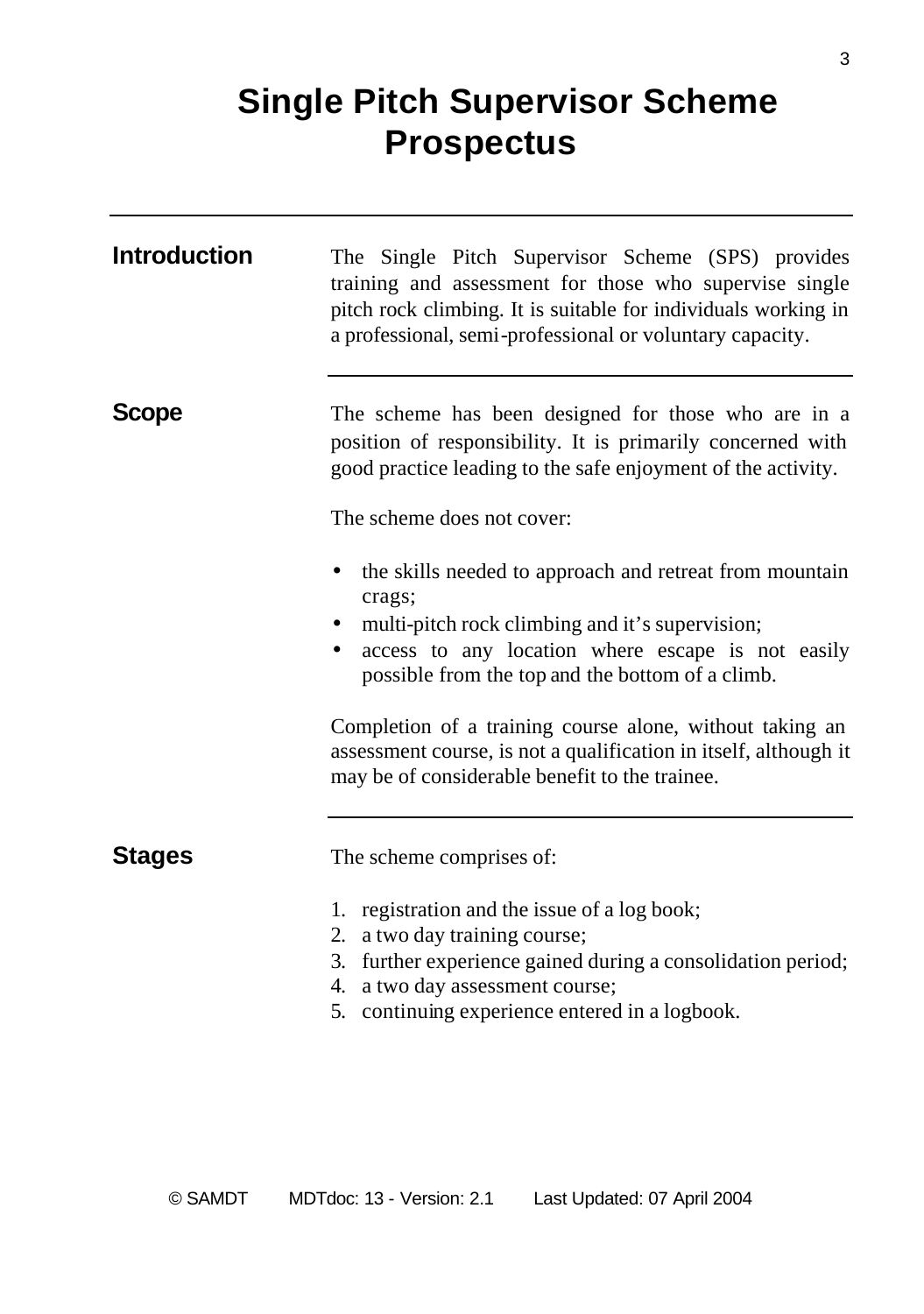- be not less than eighteen years of age;
- have at least twelve months experience of rock climbing;
- have a genuine interest in rock climbing and the supervision of groups on single pitch crags;
- complete the registration application and enclose the appropriate fee. This should be submitted to the MDT via an approved course provider.

Course Providers are given a period of 14 days from the date of completion of the course, to submit the registration details of their course attendees. The MDT administration then has a further 14 days to process these registrations, and to supply you with your registration number as recorded on the MDT database

Please feel free to contact the MDT administration at any time to check up on your registration. You should receive an e-mail/sms/phone call confirming receipt of your registration form once the MDT administration has received it. If you do not receive such confirmation, you may contact the MDT administration, who will contact the service provider immediately should the registration details not yet have been submitted.

The purpose of this is to ensure speedy registration, leading to satisfied MDT members. Please be assured of our commitment to aid you in this process.

**Training** The candidate must attend a two-day training course run by an approved course provider $2$ .

> The training course is for potential supervisors and assumes basic competence as a rock climber. It will emphasise those skills, which a candidate might have difficulty in learning without expert guidance.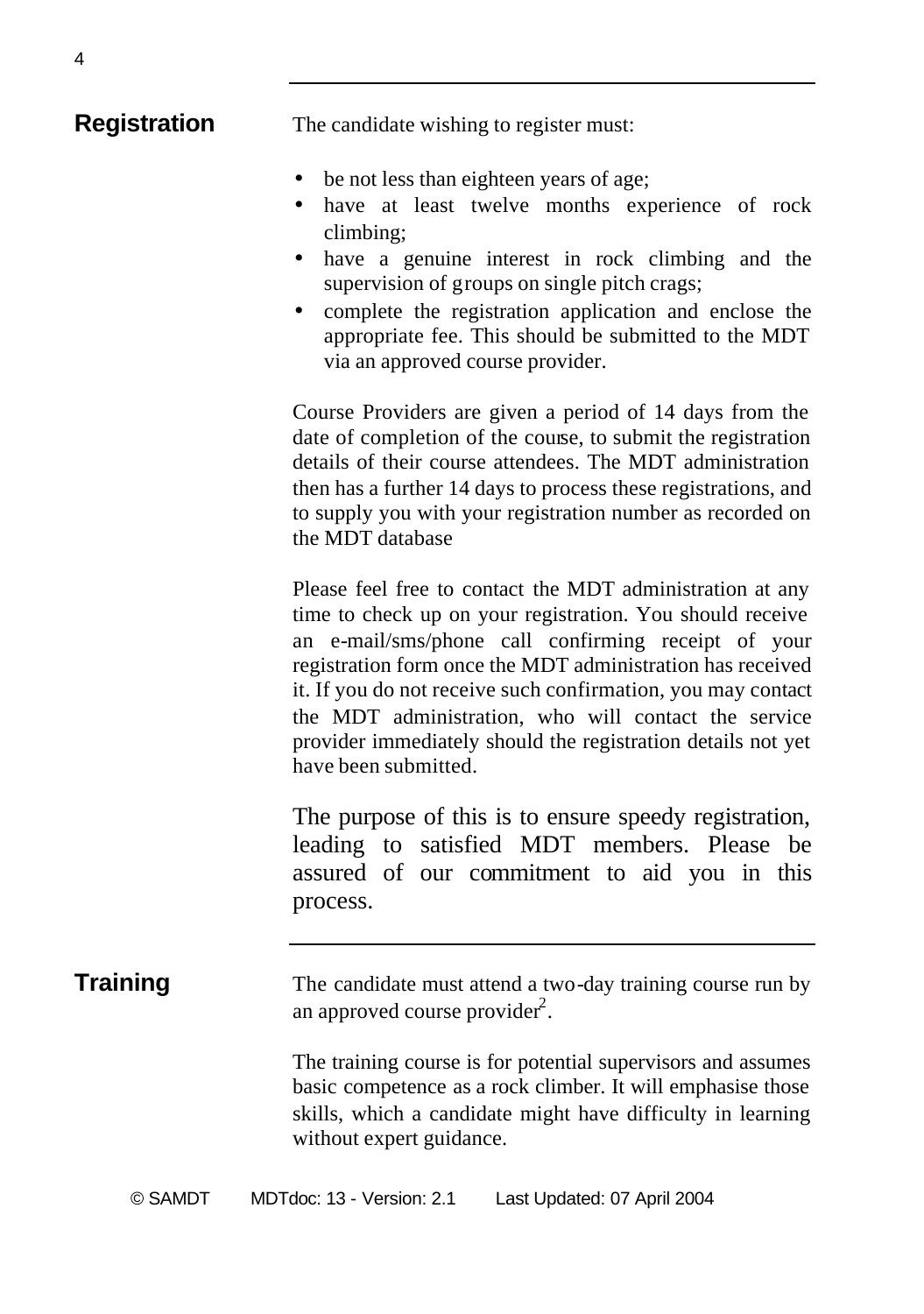|                      | On completion of training, the Director of Training will<br>endorse the appropriate page(s) in the logbook.                                                                                                                                                                                 |
|----------------------|---------------------------------------------------------------------------------------------------------------------------------------------------------------------------------------------------------------------------------------------------------------------------------------------|
| Logbook              | Experience gained by the candidate should be recorded in<br>the MDT SPS Logbook. Entries should be concise and<br>easily read, and should include all rock climbing and other<br>relevant experience.                                                                                       |
|                      | The logbook is divided into five sections and includes:                                                                                                                                                                                                                                     |
|                      | a record of experience gained prior to the training<br>course:                                                                                                                                                                                                                              |
|                      | the particulars of the training course completed by the<br>Director of Training;                                                                                                                                                                                                            |
|                      | a record of experience gained during the period between<br>the training and assessment courses;                                                                                                                                                                                             |
|                      | particulars of the assessment course completed and<br>issued by the Director of Assessment;                                                                                                                                                                                                 |
|                      | a record of experience gained after assessment.                                                                                                                                                                                                                                             |
| <b>Consolidation</b> | During the period between training and assessment courses,<br>the candidate is expected to gain extensive climbing<br>experience at a wide range of venues and some practice in<br>assisting the supervision of groups under the direction of a<br>suitably qualified person <sup>3</sup> . |
|                      | The consolidation period will be a minimum of six months.                                                                                                                                                                                                                                   |
| <b>First Aid</b>     | At the beginning of the assessment course the candidate<br>must hold a currently valid and approved first aid<br>certificate.                                                                                                                                                               |
| <b>Assessment</b>    | Before attending an assessment course the candidate must:                                                                                                                                                                                                                                   |
|                      | have registered;<br>have attended a training course;                                                                                                                                                                                                                                        |
| © SAMDT              | MDTdoc: 13 - Version: 2.1<br>Last Updated: 07 April 2004                                                                                                                                                                                                                                    |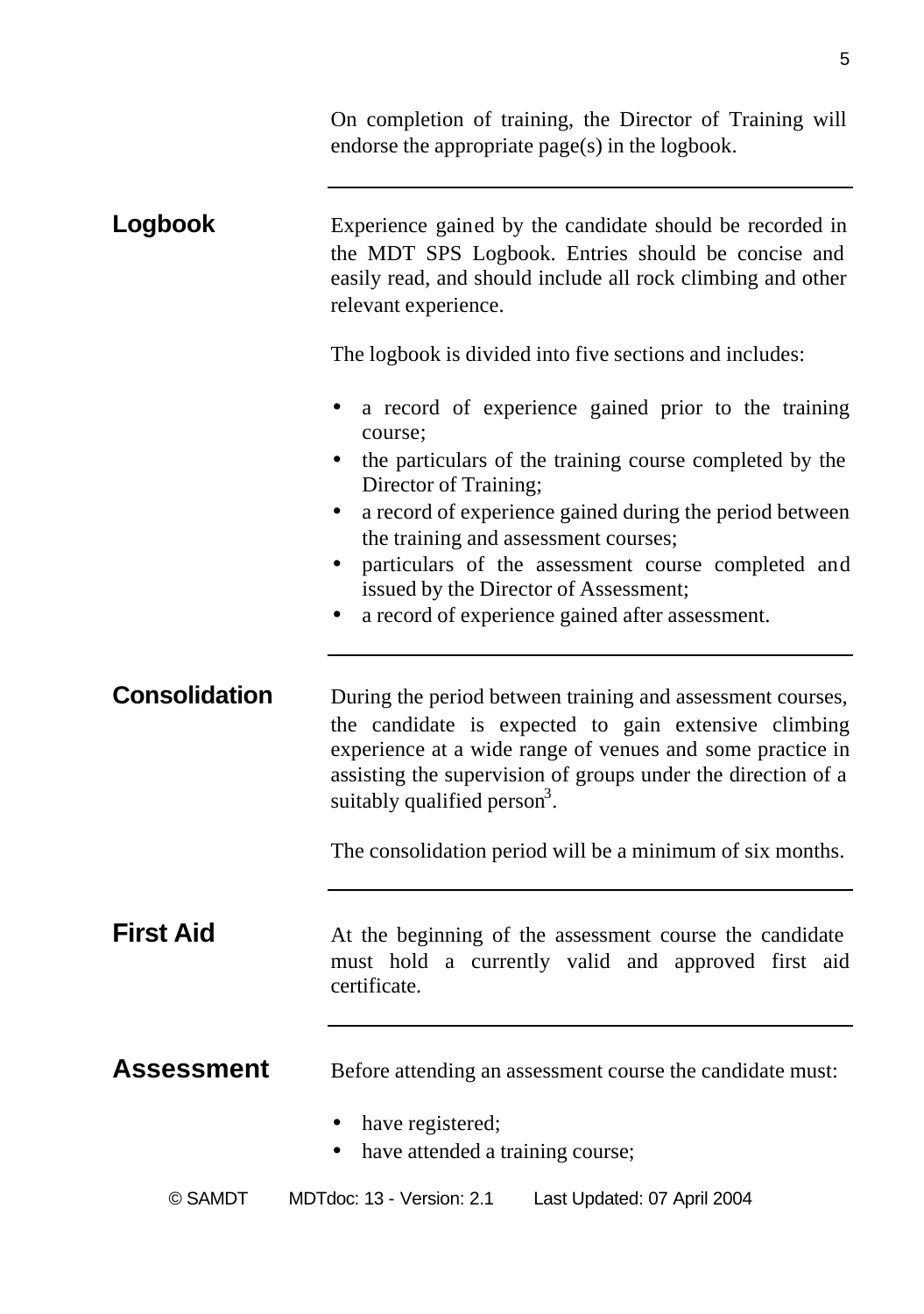- have gained further supervising experience;
- be able to lead climbs graded fourteen;
- be familiar with all aspects of the syllabus;
- hold a valid approved first aid certificate.

During the assessment course, which lasts two days, the candidate will be tested in accordance with the syllabus requirements.

The Director of Assessment will endorse the logbook in one of three ways:

### **Pass**

Awarded where the candidate has demonstrated proper knowledge and application of the course syllabus and has shown the necessary experience for the application of single pitch supervision.

### **Deferred**

Awarded where the candidate has generally performed at the required standard and shown the necessary experience and attributes, but where complete proficiency has not been attained. Written recommendations for further experience will be given, along with details of the proposed one-day reassessment.

### **Recommended reassessment**

Awarded where the candidate's performance had been weak, or the necessary experience and attributes have not been shown.

**Reassessment** The candidate cannot be reassessed for more than one day of the two-day assessment course. This must follow a minimum period of three months. The candidate may only take two reassessments before being required to take the entire course again. Since the reassessment will be based on information gained during the assessment all reassessments must be completed within a five-year period.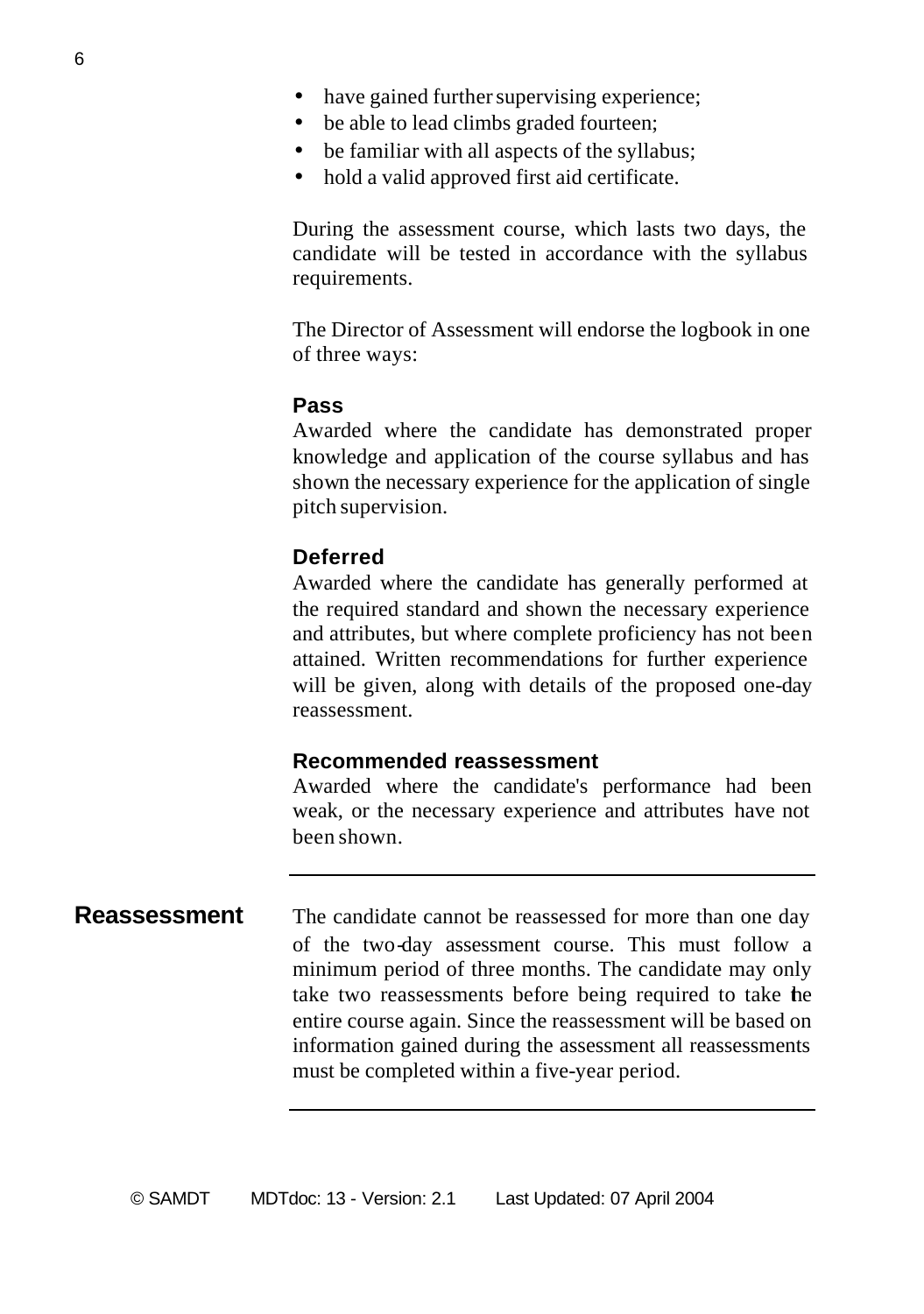| <b>Exemption</b>    | The candidate who has substantial climbing and supervising<br>experience on single pitch crags and climbing walls may<br>apply for an exemption from stages two and three.                                                                                                                                                           |
|---------------------|--------------------------------------------------------------------------------------------------------------------------------------------------------------------------------------------------------------------------------------------------------------------------------------------------------------------------------------|
|                     | A candidate, wishing to apply for exemption, must be able<br>to demonstrate exceptional previous experience.                                                                                                                                                                                                                         |
|                     | Applications for exemption must be made in writing to the<br>secretary of the Assessment Panel.                                                                                                                                                                                                                                      |
| <b>Single Pitch</b> | For the purpose of this scheme a single pitch climb in one<br>which:                                                                                                                                                                                                                                                                 |
|                     | is climbed without intermediate stances;<br>is described as single pitch in a guide book;<br>٠<br>allows students to be lowered to the ground at all times;<br>$\bullet$<br>in non-serious and has little objective danger;<br>presents no difficulties of approach or retreat, such as<br>$\bullet$<br>route finding or scrambling. |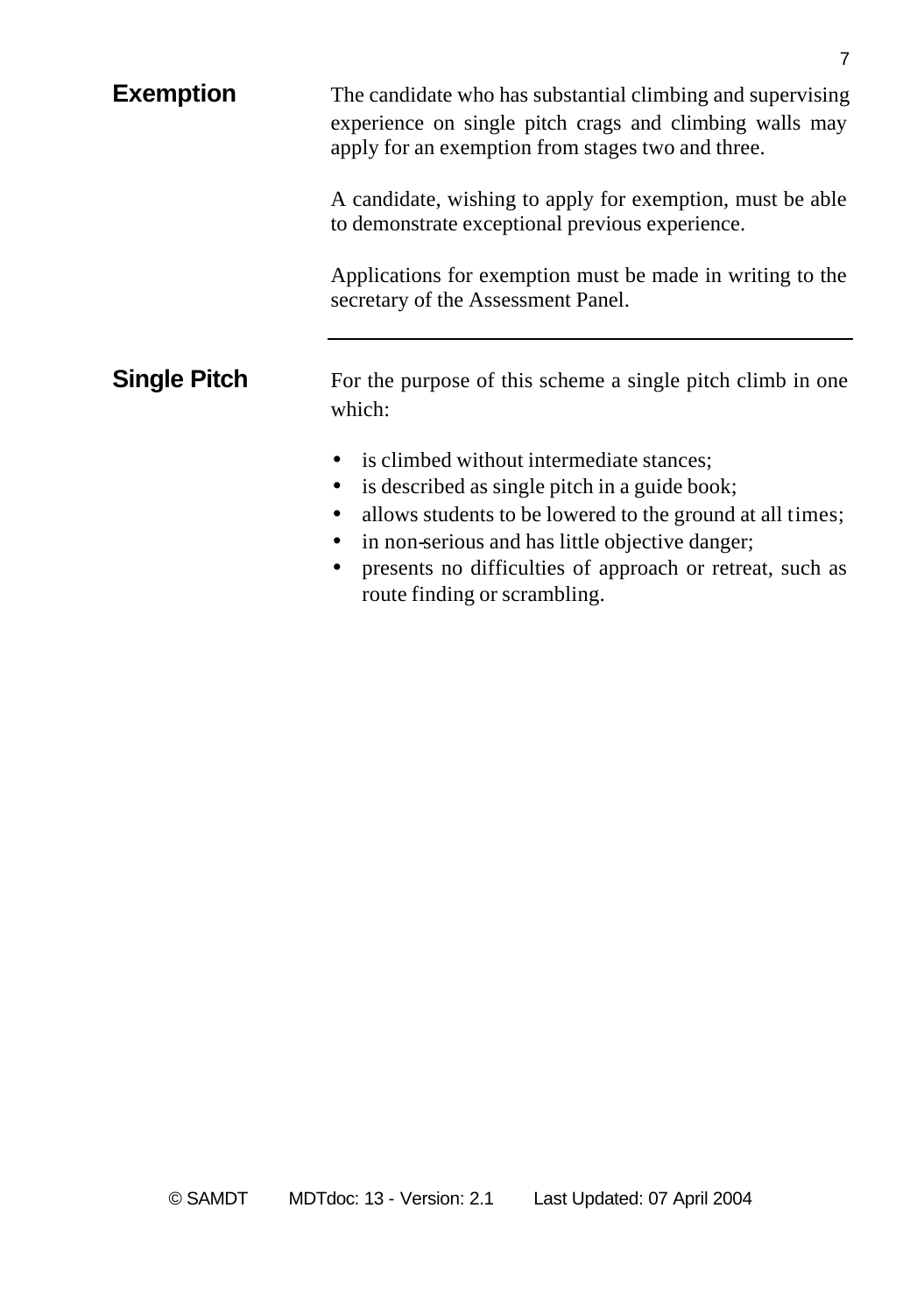## **Single Pitch Supervisor Scheme Notes**

- 1. The MDT Administrator, on receiving the registration application and registration fee, will issue a receipt as proof that registration has been successful.
- 2. A list of approved course providers is available form the **MDT**
- 3. Ideally, the candidate should be under the direction of a Single Pitch Supervisor, or higher award holder.

**Scope** It is the duty of the employer or organising authority to decide whether a supervisor possesses the personal attributes needed to take responsibility for the care of young people and beginners. It is the combination of technical skill, wide experience and personal qualities that form the basis for effective supervision. The scheme assesses the technical skills and experience; the employer or organising authority has to gage the personal qualities.

**Experience** Candidates often experience some difficulty when compiling their registration forms and logbooks, in trying to determine whether or not they meet the experience requirements of the Scheme.

> The Director of Assessment and Assessment Panel are looking for both depth and breadth of experience since the candidate who only has the minimum experience is unlikely to benefit from either training or assessment.

> The Mountain Training Scheme is South Africa oriented, therefore the experience recorded should reflect this. Whilst experience gained abroad is undoubtedly valuable it is not necessarily the most appropriate.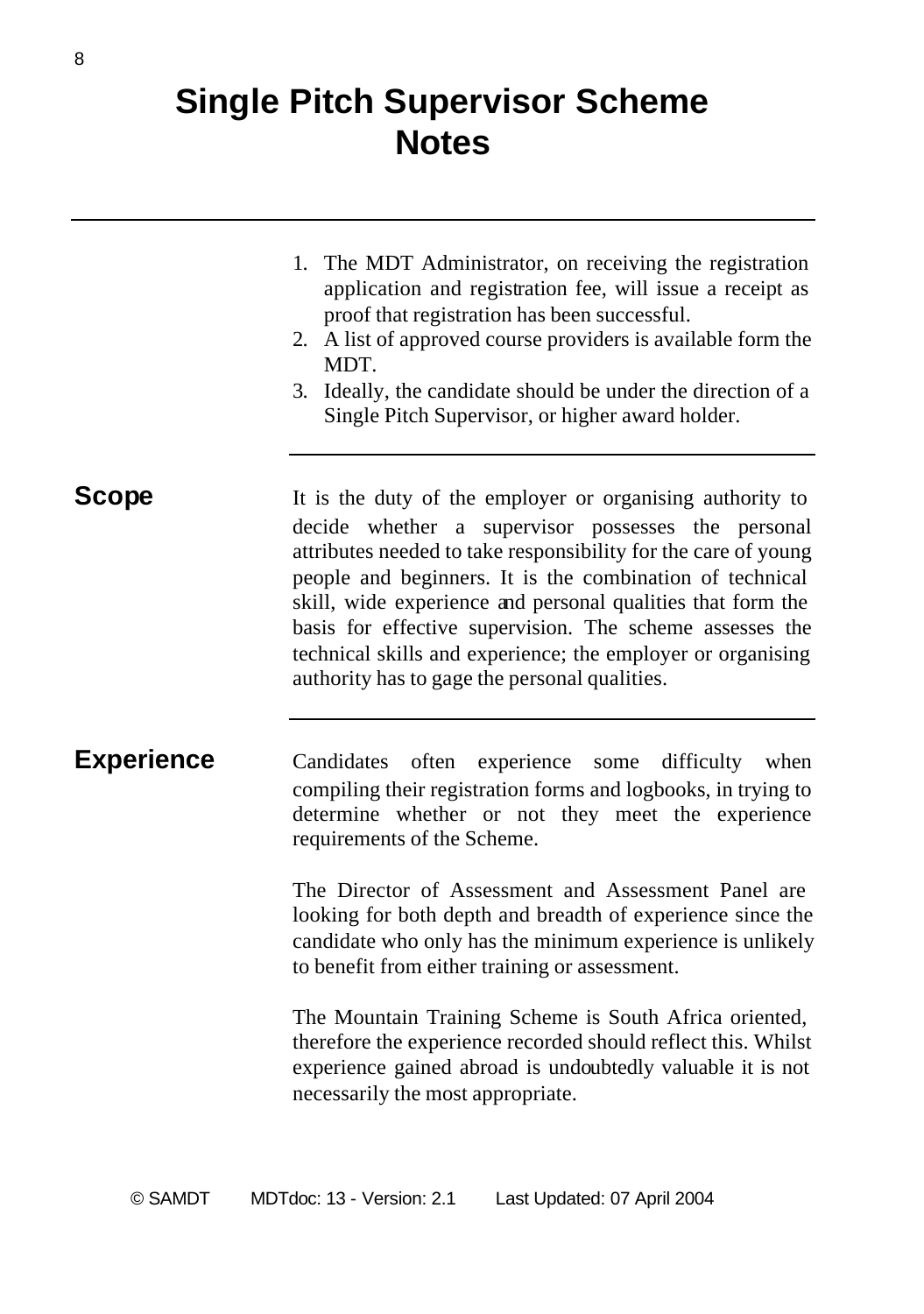## **Single Pitch Supervisor Scheme Acknowledgements**

- 1. **South African Mountaineering Development and Training Programme** Technical Committee.
- 2. **Mountain Club of South Africa. National Training Sub-committee (1994)** *Mountain Leadership Training Scheme*. *Proposed Policy and Guidelines a Consultative Document.*
- 3. **Union Internationale des Associations d'Alpinisme** Working Group Training Standards *Model Training Standards for voluntary Leaders and Instructors.*
- 4. **Mountain Leader Training Board (UK)** *Single Pitch Supervisors Award Prospectus and Syllabus.*
- 5. **United Kingdom Mountain Training Board (1995)** *National Guidelines*.